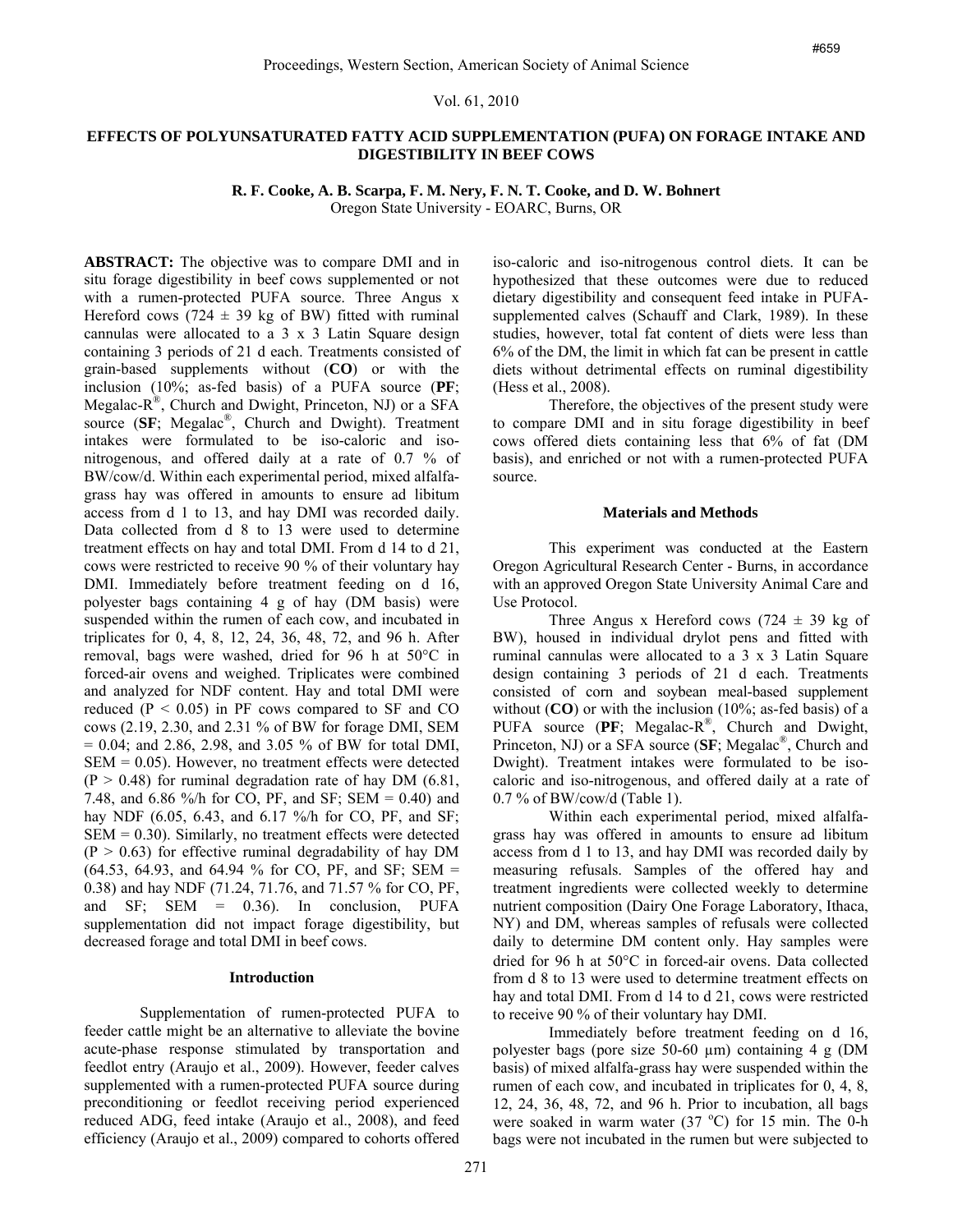the same rinsing procedure used for the ruminally incubated bags. After removal, bags were washed repeatedly until the rinse water was colorless, dried for 96 h at 50°C in forcedair ovens, and weighed. Triplicates were combined and analyzed for NDF (Robertson and Van Soest, 1981) using procedures modified for use in an Ankom 200 Fiber Analyzer (Ankom Co., Fairport, NY).

|                                        | Treatments      |                 |                 |
|----------------------------------------|-----------------|-----------------|-----------------|
| Item                                   | CO <sup>1</sup> | SF <sup>2</sup> | PF <sup>3</sup> |
| $NEg$ , Mcal/kg <sup>4</sup>           | 0.75            | 0.80            | 0.81            |
| NE <sub>m</sub> , Mcal/kg <sup>4</sup> | 1.41            | 1.48            | 1.49            |
| TDN, %                                 | 59.0            | 60.0            | 61.0            |
| $CP, \%$                               | 16.5            | 16.7            | 16.7            |
| $NDF, \%$                              | 52.5            | 52.9            | 52.4            |
| Ether extract, %                       | 2.2             | 4.0             | 4.1             |
| Ca, %                                  | 0.4             | 0.6             | 0.7             |
| $P, \%$                                | 0.3             | 0.3             | 0.3             |

 $1 \text{ CO} = \text{Com}$  and soybean meal-based supplement (90:10 ratio, respectively; as-fed basis), fed at 0.75% of BW, without supplemental fat. 2 SF = Corn and soybean meal-based supplement with the addition of rumen-protected SFA (Megalac®; Church & Dwight, Princeton, NJ) source (75:15:10 ratio, respectively, as-fed basis) fed at 0.67% of BW.

3 PF = Corn and soybean meal-based supplement with the addition of rumen-protected PUFA (Megalac-R®; Church & Dwight) source (75:15:10 ratio, respectively, as-fed basis) fed at 0.67% of BW.

Voluntary forage and total DMI were analyzed using the PROC MIXED procedure of SAS (SAS Inst., Inc., Cary, NC) and Satterthwaite approximation to determine the denominator df for the tests of fixed effects. The model statement contained the effects of treatment, day, and the interaction, in addition to period as independent variable. Data were analyzed using cow as the random variable. Kinetic parameters of hay DM and NDF disappearance were estimated using nonlinear regression procedures of SAS, as described by Vendramini et al. (2008). Treatment effects on ruminal degradation rate and effective ruminal degradability (Coblentz and Hoffman, 2009) were analyzed using the PROC MIXED procedure of SAS and Satterthwaite approximation to determine the denominator df for the tests of fixed effects. The model statement contained the effects of treatment and period as independent variables. Data were analyzed using cow as the random variable. Results are reported as least square means and were separated using PDIFF. Significance was set at *P*  $\leq$  0.05, and tendencies were determined if *P* > 0.05 and  $\leq$ 0.10. Results are reported according to treatment effects if no interactions were significant.

#### **Results & Discussion**

Cows receiving PF had decreased  $(P < 0.05)$ forage and total DMI compared to SF and CO cows, whereas no differences were detected between SF and CO cows (Figure 1). These results support previous efforts indicating that rumen-protected PUFA supplementation, more specifically as calcium soaps of fatty acids, reduced DMI in cattle (Araujo et al., 2008, Araujo et al., 2009). One could speculate that reduced feed intake in PF-fed calves was due to reduced dietary digestibility (Schauff and Clark, 1989).



Figure 1. Forage and total DMI, as percentage of BW, of cows offered diets without (CO) or with the inclusion of a rumen-protected SFA or PUFA (PF) source. A treatment effect was detected ( $P < 0.05$ ). Within variables, values bearing a different letter differ (P < 0.05).

However, in present study, total fat content of PF and SF was approximately 4% (DM basis; Table 1) based on feed intake and nutritional analysis. According to Hess et al. (2008), ruminal digestibility is not impaired if diets contain less than 6% (DM basis) of fat. Supporting this rationale, no treatment effects were detected ( $P > 0.48$ ) on ruminal degradation rate  $(K_d)$  of hay DM and NDF (Table 2). Similarly, no treatment effects were detected  $(P > 0.63)$ for effective ruminal degradability of hay DM and NDF (Table 2).

Table 2. In situ disappearance kinetics of DM and NDF of mixed alfalfagrass hay incubated in cows offered diets without (CO) or with the inclusion of a rumen-protected SFA or PUFA (PF) source.

| Treatment    | $K_d$ , /h | Effective degradability, $\frac{1}{6}$ % |
|--------------|------------|------------------------------------------|
| DM analysis  |            |                                          |
| CO           | 0.069      | 64.53                                    |
| <b>SF</b>    | 0.068      | 64.94                                    |
| PF           | 0.075      | 64.93                                    |
| SEM          | 0.004      | 0.38                                     |
| $P-value$    | 0.48       | 0.71                                     |
| NDF analysis |            |                                          |
| CO           | 0.061      | 71.24                                    |
| SF           | 0.062      | 71.57                                    |
| PF           | 0.064      | 71.76                                    |
| SEM          | 0.003      | 0.36                                     |
| P-value      | 0.69       | 0.63                                     |

<sup>1</sup> Calculated as A + B ×  $[(K_d + K_p)/K_d]$ , where K<sub>p</sub> was the ruminal passage rate, which was arbitrarily set at 0.025/h (Coblentz and Hoffman, 2009).

These results indicate that PUFA supplementation did not impact forage digestibility, but decreased forage and total DMI in beef cows. These negative outcomes cannot be attributed to the chemical composition of the PUFA source, given that the SFA source used in the present experimental was also based on calcium soaps of fatty acids. Therefore, additional research is needed to understand the mechanisms by which PUFA reduces feed intake in cattle, so strategies to alleviate this effect can be developed, which will allow